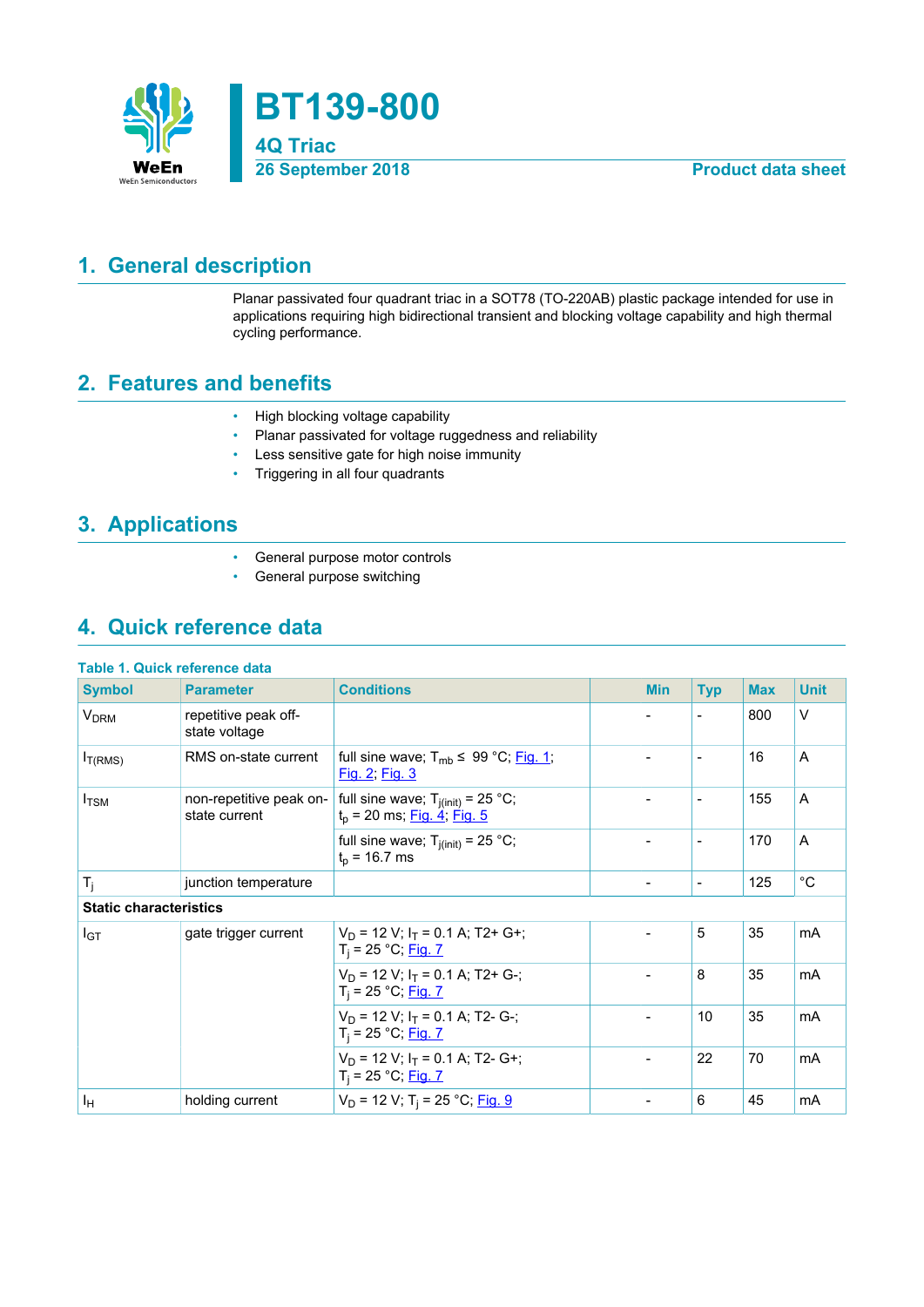### **4Q Triac**

| <b>Symbol</b>                  | <b>Parameter</b>                         | <b>Conditions</b>                                                                                                               |  | <b>Min</b> | <b>Typ</b> | <b>Max</b>               | <b>Unit</b> |
|--------------------------------|------------------------------------------|---------------------------------------------------------------------------------------------------------------------------------|--|------------|------------|--------------------------|-------------|
| $\mathsf{V}_\mathsf{T}$        | on-state voltage                         | $I_T$ = 20 A; T <sub>i</sub> = 25 °C; <u>Fig. 10</u>                                                                            |  |            | 1.2        | 1.6                      | v           |
| <b>Dynamic characteristics</b> |                                          |                                                                                                                                 |  |            |            |                          |             |
| dV <sub>n</sub> /dt            | rate of rise of off-state<br>voltage     | $V_{DM}$ = 536 V; T <sub>i</sub> = 125 °C; (V <sub>DM</sub> = 67%<br>of $V_{DRM}$ ); exponential waveform; gate<br>open circuit |  | 200        | 250        | $\overline{\phantom{0}}$ | $V/\mu s$   |
| $dV_{com}/dt$                  | rate of change of<br>commutating voltage | $V_D$ = 400 V; T <sub>i</sub> = 95 °C; dl <sub>com</sub> /dt = 7.2 A/<br>ms; $I_T$ = 16 A; gate open circuit                    |  | 10         | 20         |                          | $V/\mu s$   |

# <span id="page-1-0"></span>**5. Pinning information**

| <b>Table 2. Pinning information</b> |                |                                   |                           |                       |
|-------------------------------------|----------------|-----------------------------------|---------------------------|-----------------------|
| <b>Pin</b>                          | <b>Symbol</b>  | <b>Description</b>                | <b>Simplified outline</b> | <b>Graphic symbol</b> |
|                                     | T <sub>1</sub> | main terminal 1                   | mb                        |                       |
| $\overline{2}$                      | T <sub>2</sub> | main terminal 2                   |                           | sym051                |
| 3                                   | G              | gate                              |                           |                       |
| mb                                  | T <sub>2</sub> | mounting base; main<br>terminal 2 | 2 <sub>3</sub>            |                       |
|                                     |                |                                   | <b>TO-220AB (SOT78)</b>   |                       |

# <span id="page-1-1"></span>**6. Ordering information**

| <b>Table 3. Ordering information</b> |                 |                                                                                     |                |  |  |  |
|--------------------------------------|-----------------|-------------------------------------------------------------------------------------|----------------|--|--|--|
| <b>Type number</b>                   | <b>Package</b>  |                                                                                     |                |  |  |  |
|                                      | <b>Name</b>     | <b>Description</b>                                                                  | <b>Version</b> |  |  |  |
| BT139-800                            | <b>TO-220AB</b> | plastic single-ended package; heatsink mounted; 1 mounting<br>hole: 3-lead TO-220AB | SOT78          |  |  |  |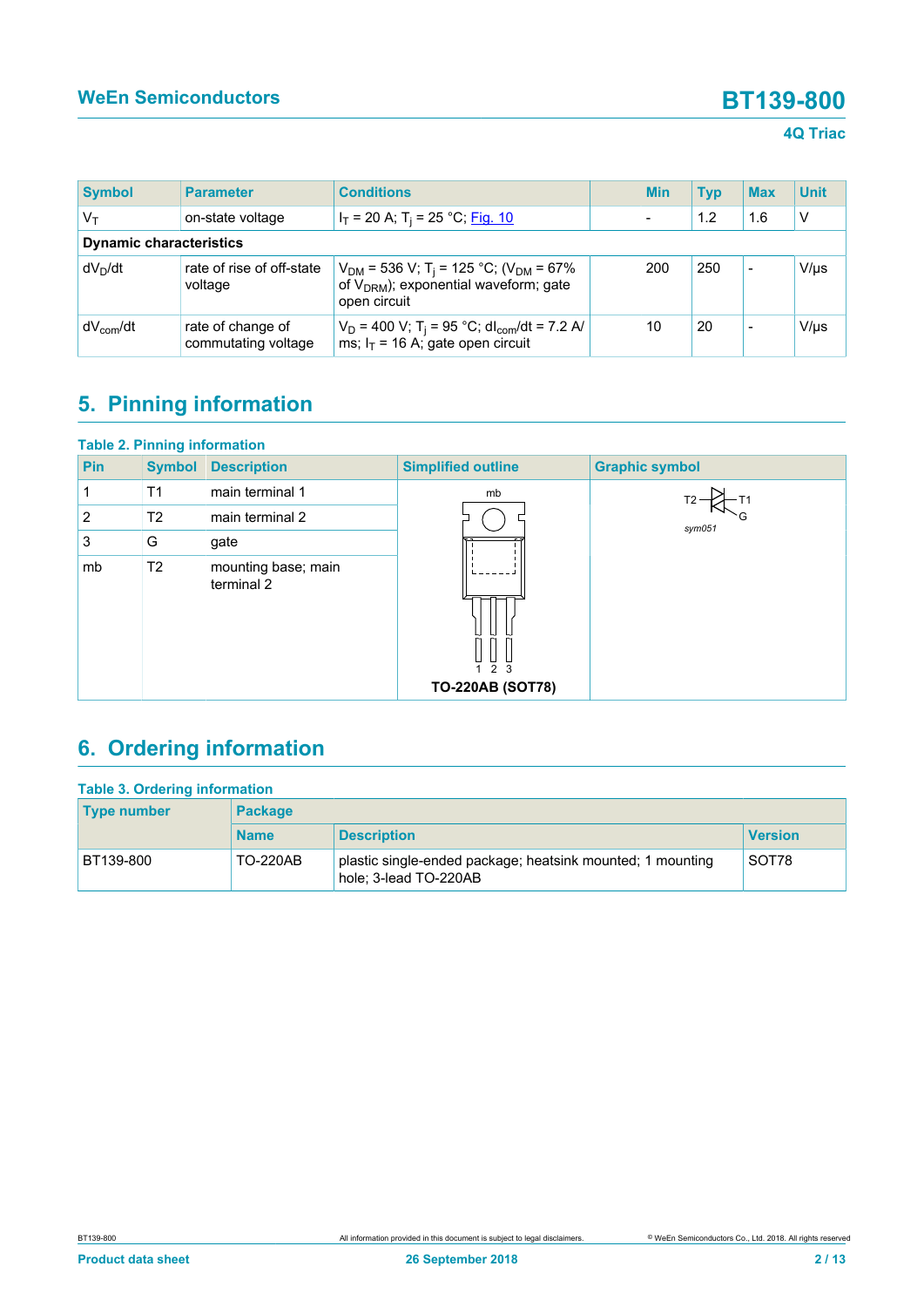# <span id="page-2-2"></span>**7. Limiting values**

### **Table 4. Limiting values**

*In accordance with the Absolute Maximum Rating System (IEC 60134).*

| <b>Symbol</b>          | <b>Parameter</b>                         | <b>Conditions</b>                                                       | <b>Min</b>                   | <b>Max</b> | <b>Unit</b> |
|------------------------|------------------------------------------|-------------------------------------------------------------------------|------------------------------|------------|-------------|
| <b>V<sub>DRM</sub></b> | repetitive peak off-state<br>voltage     |                                                                         |                              | 800        | $\vee$      |
| $I_{T(RMS)}$           | RMS on-state current                     | full sine wave; $T_{mb} \leq 99$ °C; Fig. 1; Fig. 2;<br>Fig. 3          |                              | 16         | A           |
| $I_{\text{TSM}}$       | non-repetitive peak on-<br>state current | full sine wave; $T_{j(int)} = 25 °C$ ; $t_p = 20$ ms;<br>Fig. 4; Fig. 5 | $\qquad \qquad \blacksquare$ | 155        | A           |
|                        |                                          | full sine wave; $T_{j(int)} = 25$ °C; $t_p = 16.7$ ms                   | $\blacksquare$               | 170        | A           |
| $I^2t$                 | $I2t$ for fusing                         | $t_p$ = 10 ms; SIN                                                      | -                            | 120        | $A^2s$      |
| $dl_T/dt$              | rate of rise of on-state<br>current      | $I_G$ = 70 mA                                                           | $\overline{\phantom{a}}$     | 50         | $A/\mu s$   |
|                        |                                          | $I_G$ = 70 mA                                                           |                              | 50         | $A/\mu s$   |
|                        |                                          | $I_G$ = 70 mA                                                           | $\blacksquare$               | 50         | $A/\mu s$   |
|                        |                                          | $I_G$ = 140 mA                                                          | $\overline{\phantom{a}}$     | 10         | $A/\mu s$   |
| I <sub>GM</sub>        | peak gate current                        |                                                                         |                              | 2          | A           |
| $P_{GM}$               | peak gate power                          |                                                                         |                              | 5          | W           |
| $P_{G(AV)}$            | average gate power                       | over any 20 ms period                                                   | $\qquad \qquad \blacksquare$ | 0.5        | W           |
| $T_{\text{stg}}$       | storage temperature                      |                                                                         | $-40$                        | 150        | $^{\circ}C$ |
| $T_j$                  | junction temperature                     |                                                                         | -                            | 125        | $^{\circ}C$ |

<span id="page-2-0"></span>



<span id="page-2-1"></span>

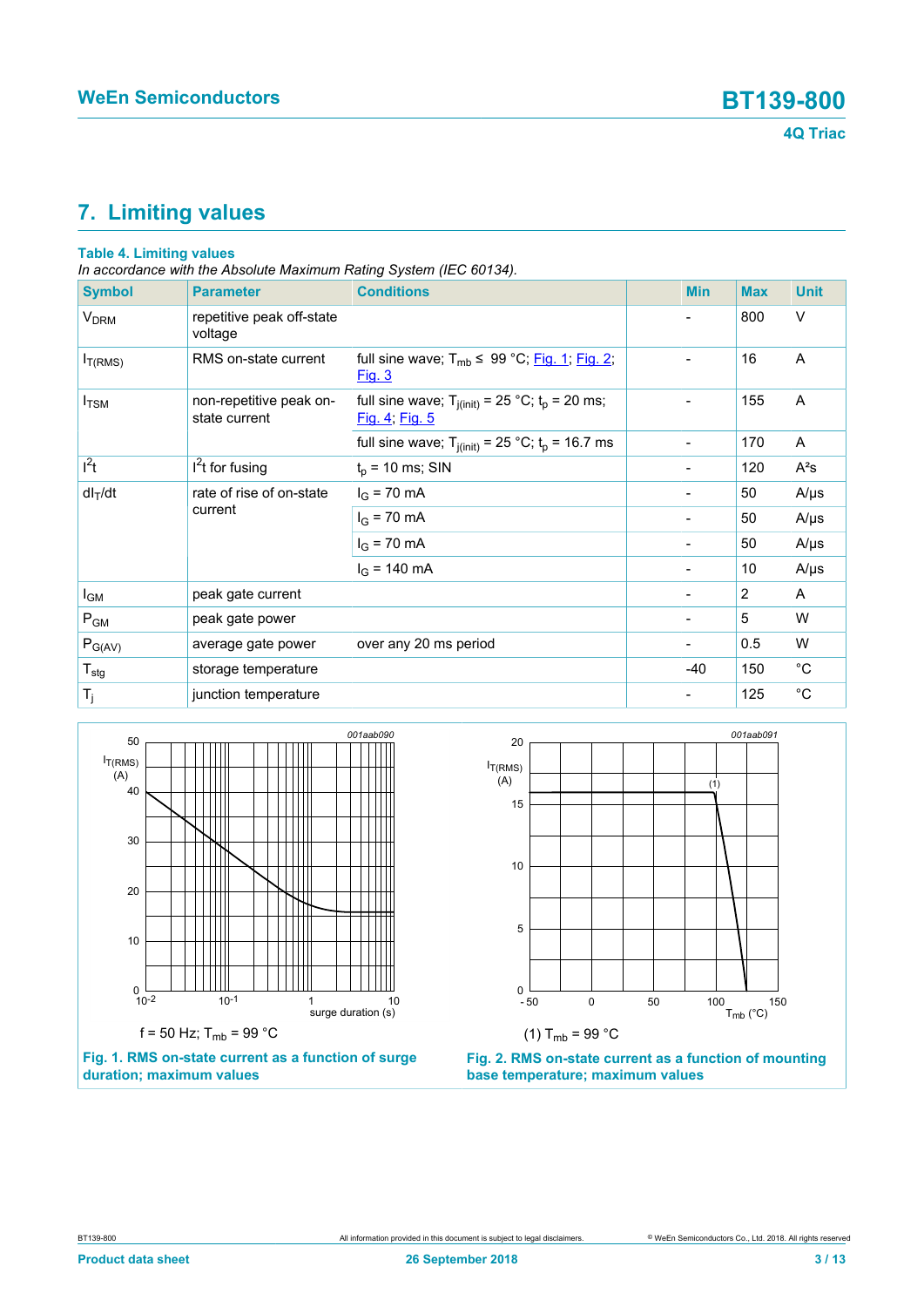<span id="page-3-1"></span><span id="page-3-0"></span>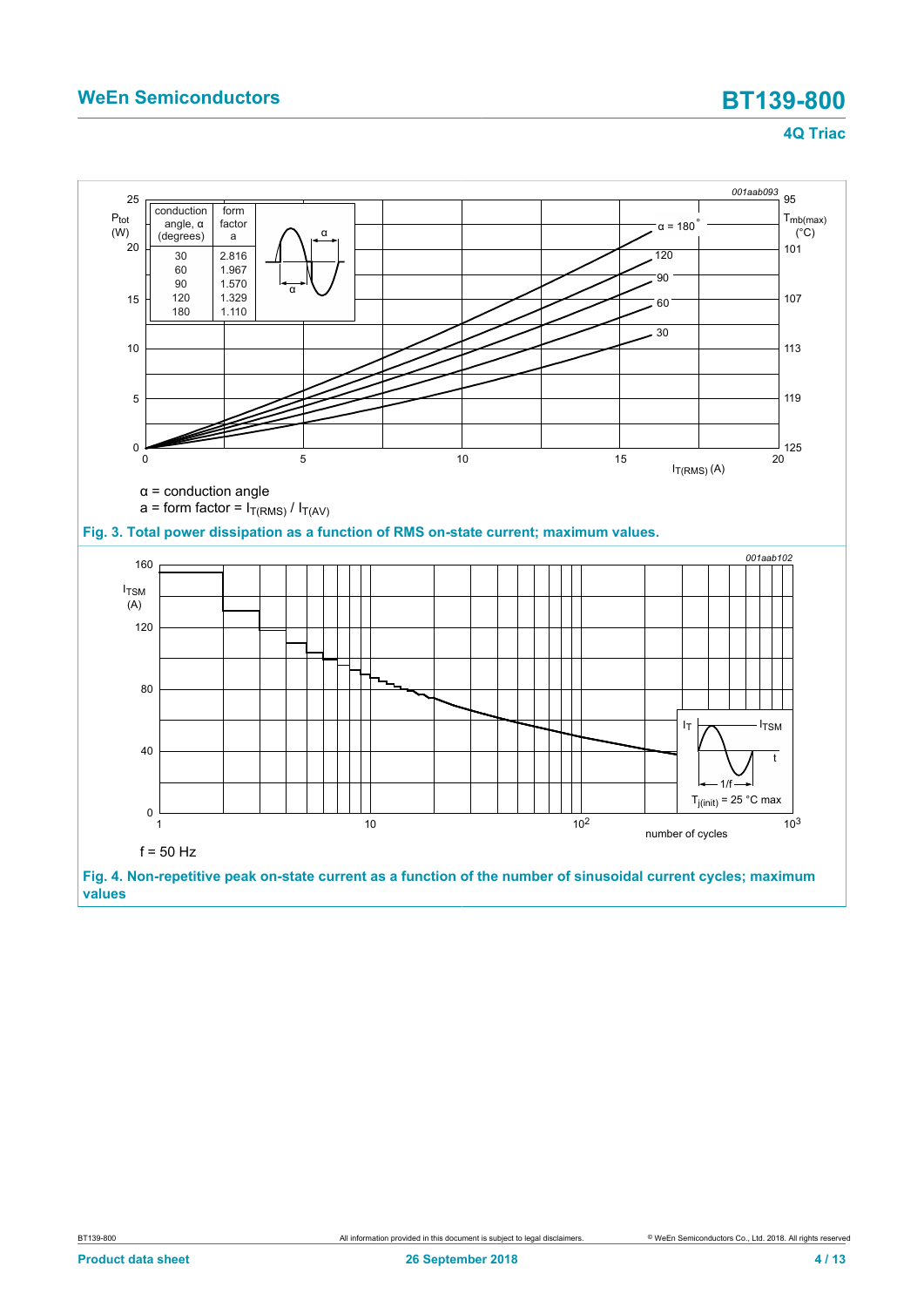<span id="page-4-0"></span>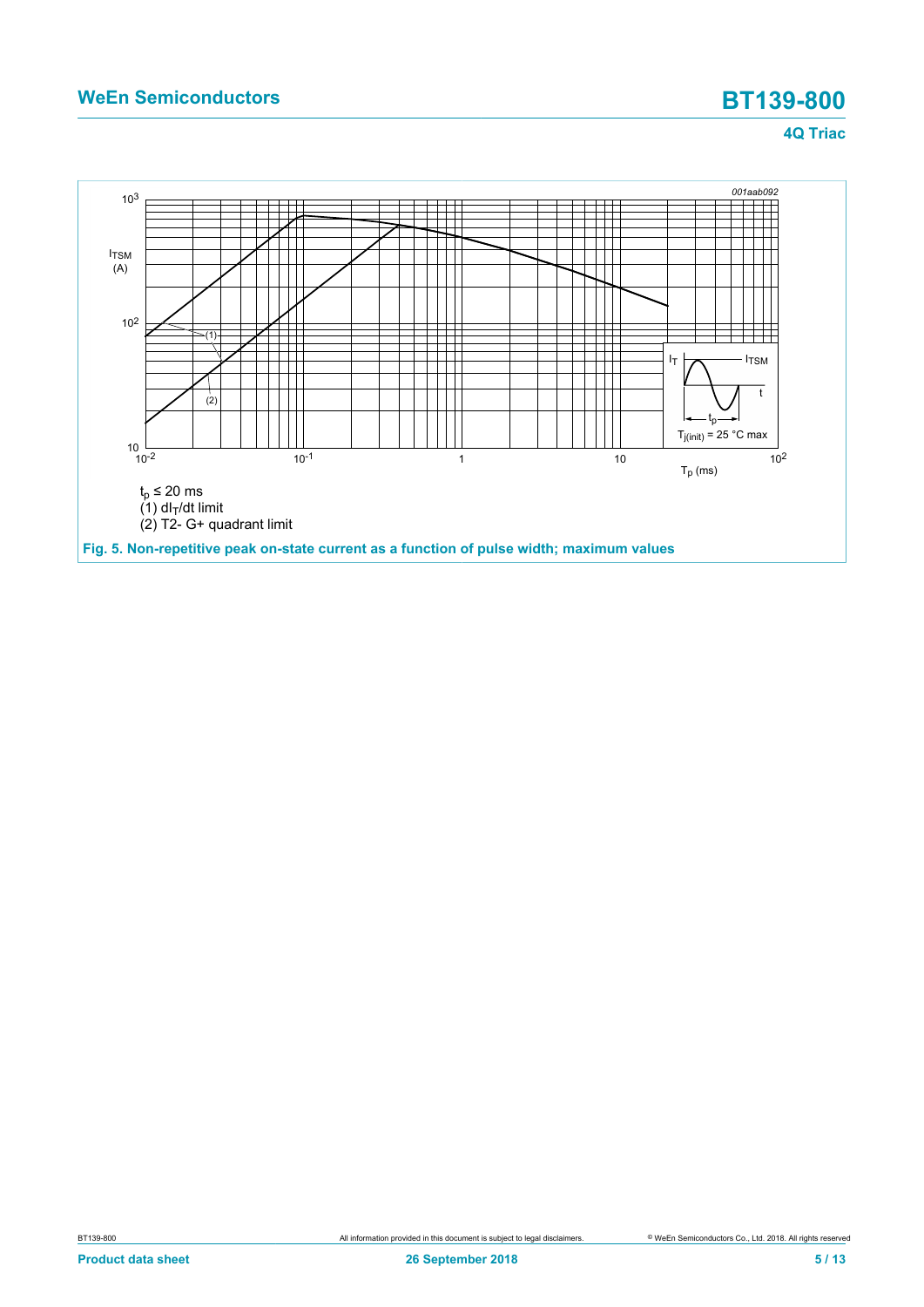### <span id="page-5-1"></span>**8. Thermal characteristics**

| Table 5. Thermal characteristics |                                                            |                    |  |            |                          |            |             |
|----------------------------------|------------------------------------------------------------|--------------------|--|------------|--------------------------|------------|-------------|
| <b>Symbol</b>                    | <b>Parameter</b>                                           | <b>Conditions</b>  |  | <b>Min</b> | <b>Typ</b>               | <b>Max</b> | <b>Unit</b> |
| $R_{th(i-mb)}$                   | thermal resistance                                         | half cycle; Fig. 6 |  |            | $\overline{\phantom{a}}$ | 1.7        | K/W         |
|                                  | from junction to<br>mounting base                          | full cycle; Fig. 6 |  |            |                          | 1.2        | K/W         |
| $R_{th(i-a)}$                    | thermal resistance<br>from junction to<br>ambient free air | in free air        |  |            | 60                       | -          | K/W         |

<span id="page-5-0"></span>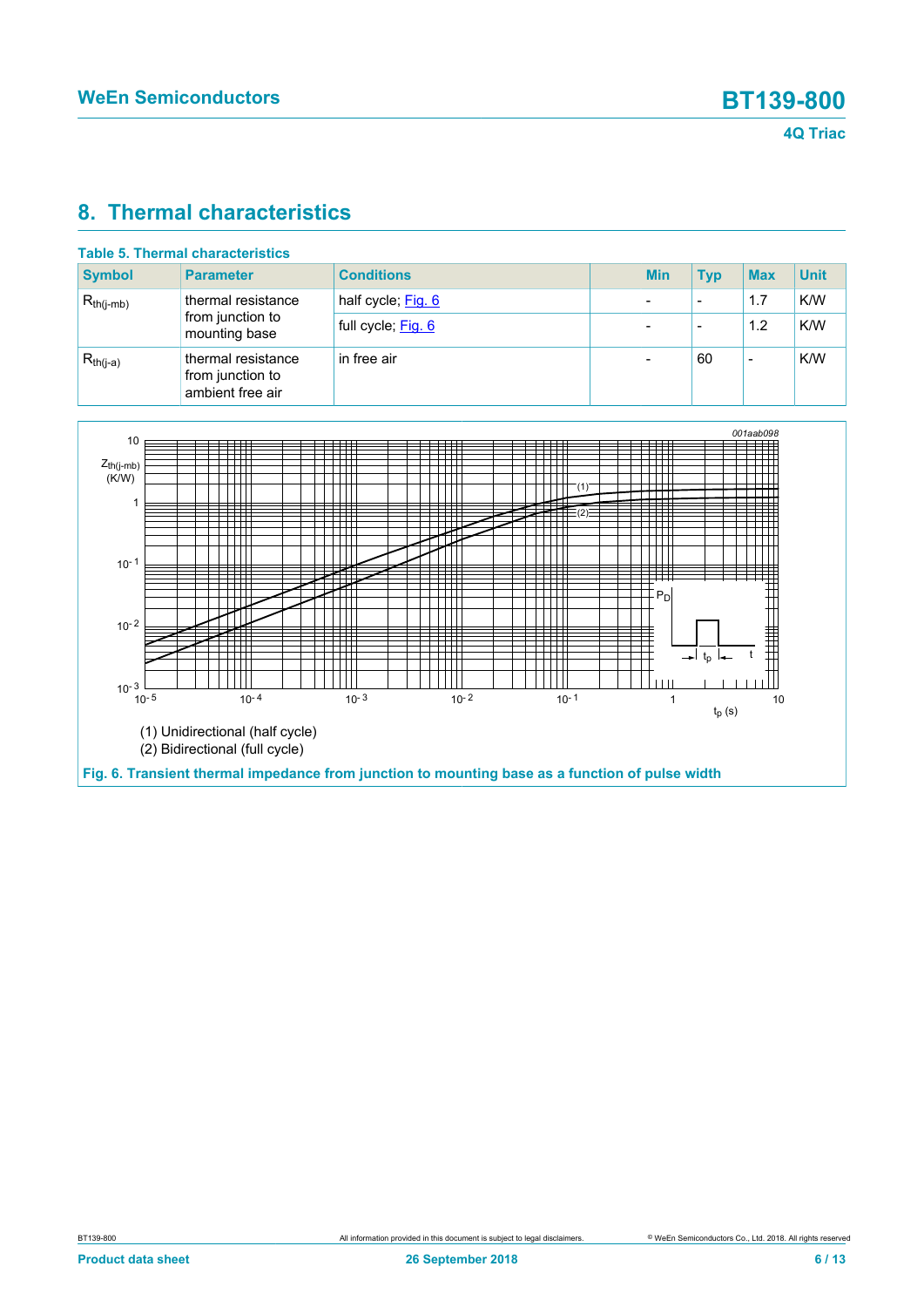## <span id="page-6-0"></span>**9. Characteristics**

| <b>Table 6. Characteristics</b> |                                          |                                                                                                                                        |                          |            |                          |             |
|---------------------------------|------------------------------------------|----------------------------------------------------------------------------------------------------------------------------------------|--------------------------|------------|--------------------------|-------------|
| <b>Symbol</b>                   | <b>Parameter</b>                         | <b>Conditions</b>                                                                                                                      | Min                      | <b>Typ</b> | <b>Max</b>               | <b>Unit</b> |
| <b>Static characteristics</b>   |                                          |                                                                                                                                        |                          |            |                          |             |
| $I_{GT}$                        | gate trigger current                     | $V_D$ = 12 V; $I_T$ = 0.1 A; T2+ G+;<br>$T_i = 25 °C;$ Fig. 7                                                                          | $\overline{a}$           | 5          | 35                       | mA          |
|                                 |                                          | $V_D$ = 12 V; $I_T$ = 0.1 A; T2+ G-;<br>$T_i = 25 °C;$ Fig. 7                                                                          | $\overline{\phantom{a}}$ | 8          | 35                       | mA          |
|                                 |                                          | $V_D$ = 12 V; $I_T$ = 0.1 A; T2- G-;<br>$T_i = 25 °C;$ Fig. 7                                                                          |                          | 10         | 35                       | mA          |
|                                 |                                          | $V_D$ = 12 V; $I_T$ = 0.1 A; T2- G+;<br>$T_i = 25 °C;$ Fig. 7                                                                          |                          | 22         | 70                       | mA          |
| I <sub>L</sub>                  | latching current                         | $V_D$ = 12 V; $I_G$ = 0.1 A; T2+ G+;<br>$T_i = 25 °C;$ Fig. 8                                                                          | $\overline{a}$           | 7          | 40                       | mA          |
|                                 |                                          | $V_D$ = 12 V; $I_G$ = 0.1 A; T2+ G-;<br>$T_i = 25 °C;$ Fig. 8                                                                          | $\overline{a}$           | 22         | 60                       | mA          |
|                                 |                                          | $V_D$ = 12 V; $I_G$ = 0.1 A; T2- G-;<br>$T_i = 25 °C;$ Fig. 8                                                                          |                          | 8          | 40                       | mA          |
|                                 |                                          | $V_D$ = 12 V; $I_G$ = 0.1 A; T2- G+;<br>$T_i = 25 °C;$ Fig. 8                                                                          | $\overline{a}$           | 10         | 60                       | mA          |
| ΙH                              | holding current                          | $V_D$ = 12 V; T <sub>i</sub> = 25 °C; Fig. 9                                                                                           | $\overline{\phantom{a}}$ | 6          | 45                       | mA          |
| $V_T$                           | on-state voltage                         | $I_T$ = 20 A; T <sub>i</sub> = 25 °C; Fig. 10                                                                                          |                          | 1.2        | 1.6                      | $\vee$      |
| V <sub>GT</sub>                 | gate trigger voltage                     | $V_D$ = 12 V; $I_T$ = 0.1 A; T <sub>i</sub> = 25 °C;<br>Fig. 11                                                                        |                          | 0.7        | 1                        | $\vee$      |
|                                 |                                          | $V_D$ = 400 V; $I_T$ = 0.1 A; T <sub>i</sub> = 125 °C;<br>Fig. 11                                                                      | 0.25                     | 0.4        | $\overline{\phantom{0}}$ | $\vee$      |
| I <sub>D</sub>                  | off-state current                        | $V_D$ = 800 V; T <sub>i</sub> = 125 °C                                                                                                 | $\overline{\phantom{0}}$ | 0.1        | 0.5                      | mA          |
| <b>Dynamic characteristics</b>  |                                          |                                                                                                                                        |                          |            |                          |             |
| $dV_D/dt$                       | rate of rise of off-state<br>voltage     | $V_{DM}$ = 536 V; T <sub>i</sub> = 125 °C; (V <sub>DM</sub> = 67%<br>of V <sub>DRM</sub> ); exponential waveform; gate<br>open circuit | 200                      | 250        | $\overline{\phantom{0}}$ | $V/\mu s$   |
| $dV_{com}/dt$                   | rate of change of<br>commutating voltage | $V_D$ = 400 V; T <sub>i</sub> = 95 °C; dl <sub>com</sub> /dt = 7.2 A/<br>ms; $I_T$ = 16 A; gate open circuit                           | 10                       | 20         | $\overline{\phantom{0}}$ | $V/\mu s$   |
| $t_{gt}$                        | gate-controlled turn-on<br>time          | $I_{TM}$ = 20 A; $V_D$ = 800 V; $I_G$ = 0.1 A; dl <sub>G</sub> /<br>$dt = 5$ A/ $\mu$ s                                                | $\overline{a}$           | 2          |                          | μs          |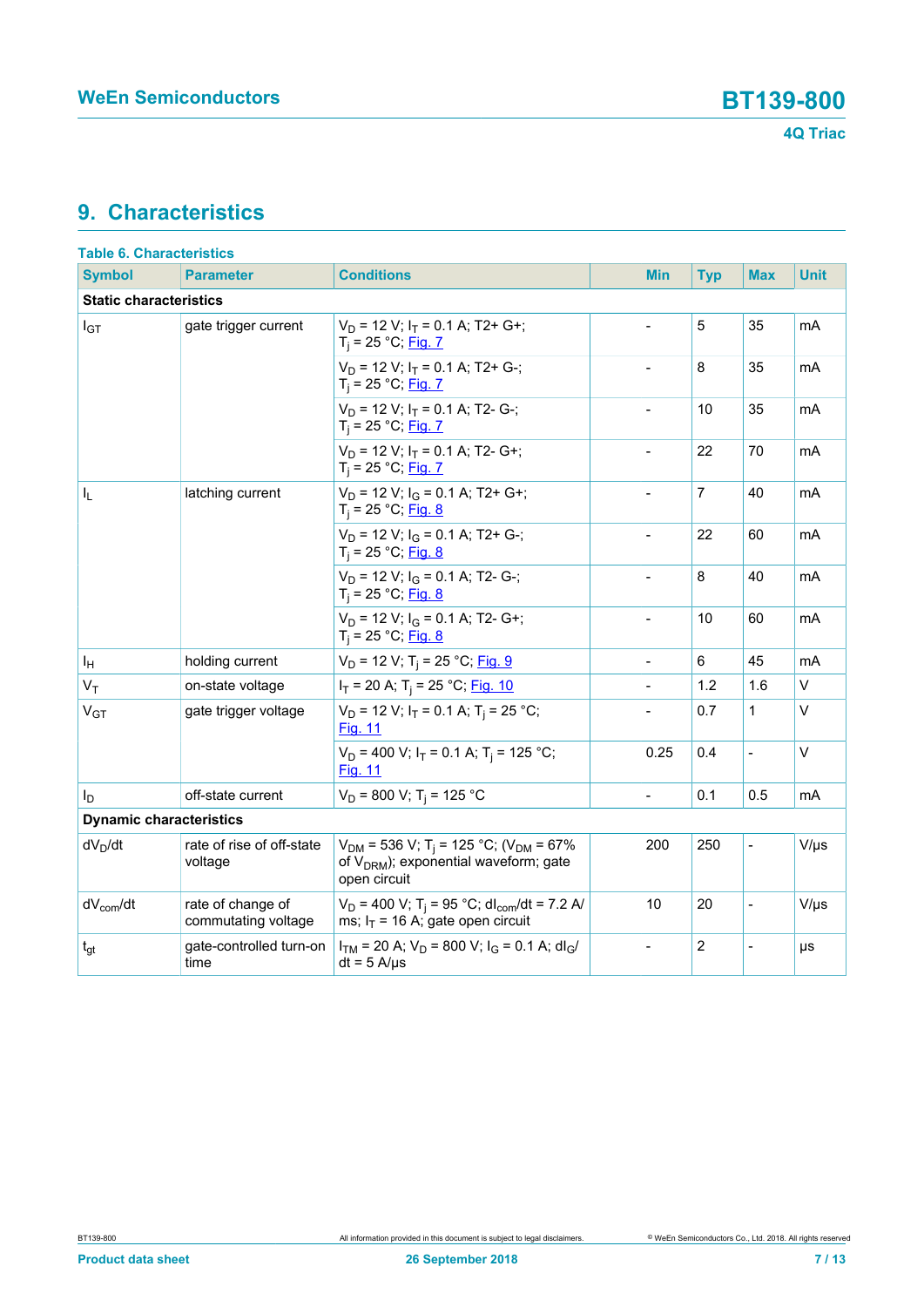<span id="page-7-0"></span>



<span id="page-7-1"></span>

**Fig. 9. Normalized holding current as a function of junction temperature**

<span id="page-7-3"></span>



<span id="page-7-2"></span>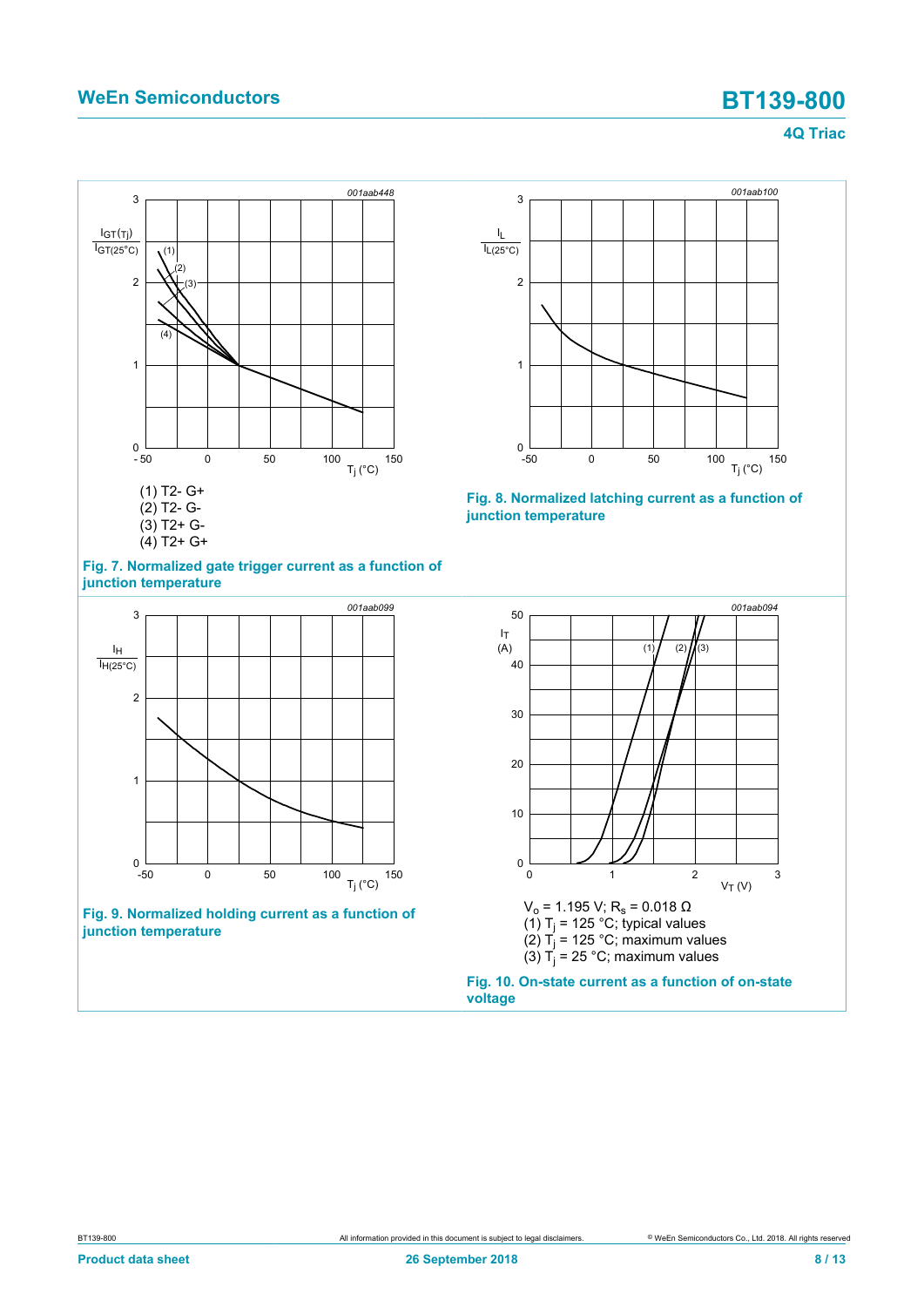<span id="page-8-0"></span>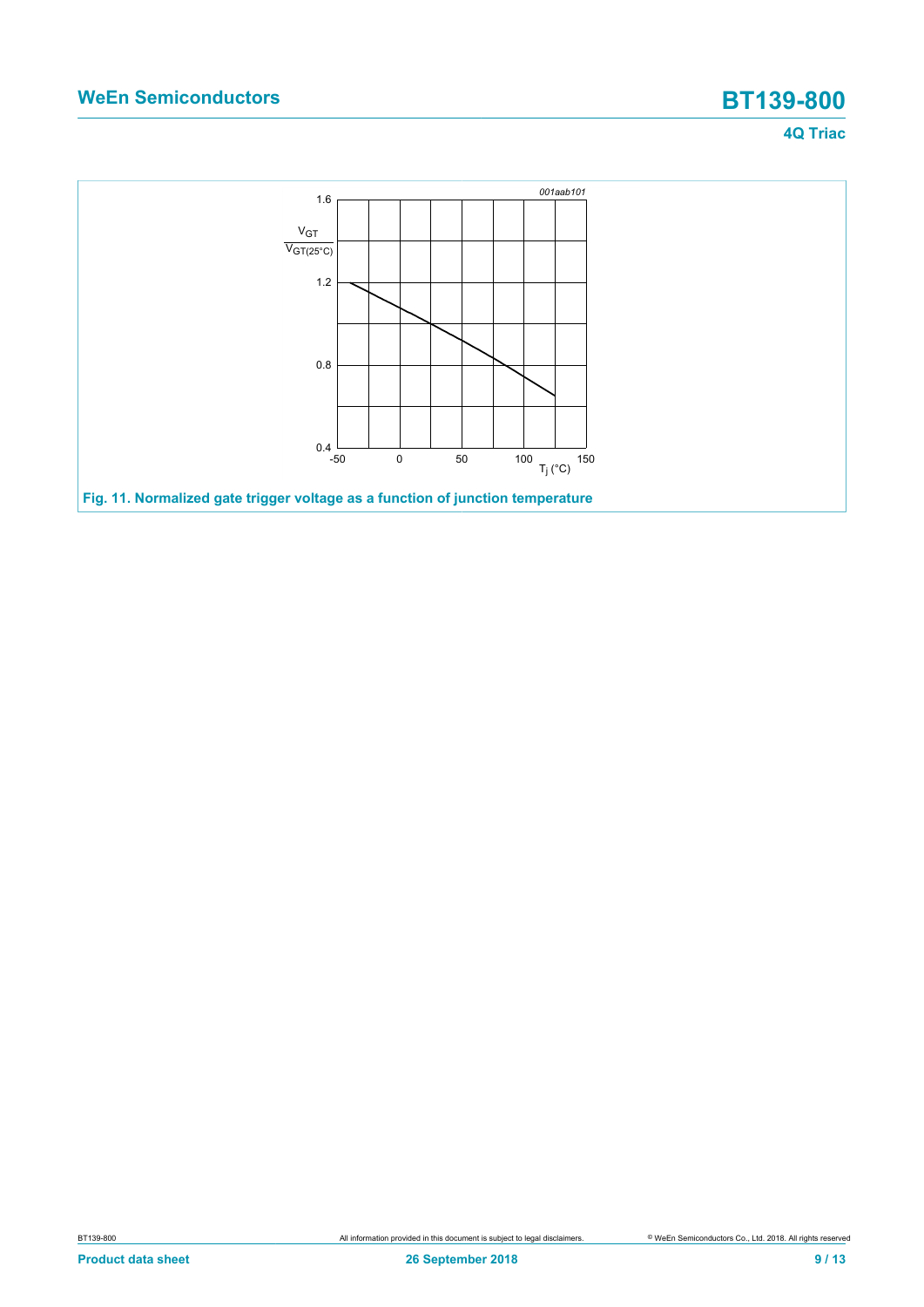## <span id="page-9-0"></span>**10. Package outline**

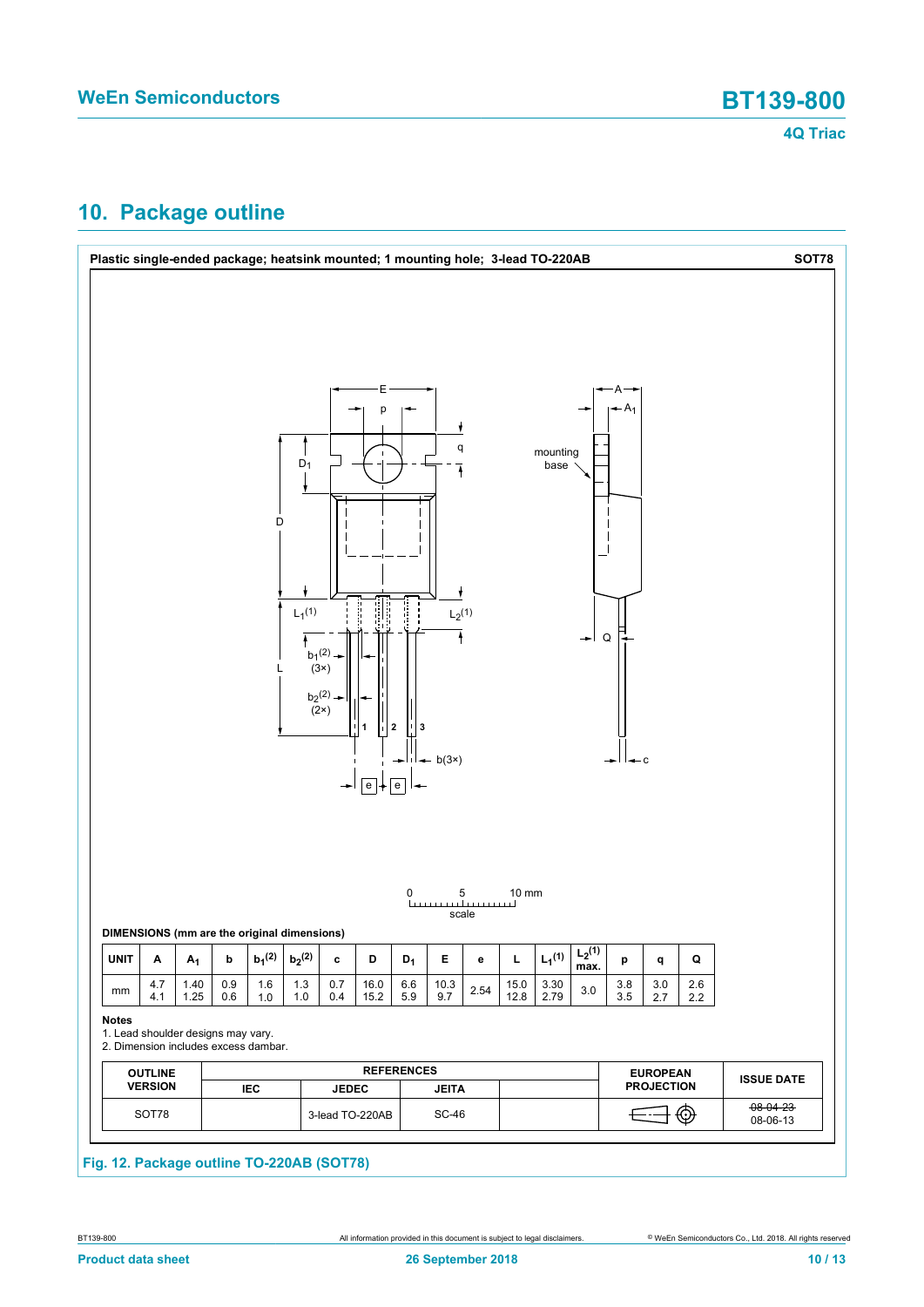# <span id="page-10-1"></span><span id="page-10-0"></span>**11. Legal information**

### **Data sheet status**

| <b>Document</b><br>status [1][2]     | <b>Product</b><br>status [3] | <b>Definition</b>                                                                           |
|--------------------------------------|------------------------------|---------------------------------------------------------------------------------------------|
| Objective<br>[short] data<br>sheet   | Development                  | This document contains data from<br>the objective specification for product<br>development. |
| Preliminary<br>[short] data<br>sheet | Qualification                | This document contains data from the<br>preliminary specification.                          |
| Product<br>[short] data<br>sheet     | Production                   | This document contains the product<br>specification.                                        |

[1] Please consult the most recently issued document before initiating or completing a design.

- The term 'short data sheet' is explained in section "Definitions".
- The product status of device(s) described in this document may have changed since this document was published and may differ in case of multiple devices. The latest product status information is available on the Internet at URL http://www.ween-semi.com.

### **Definitions**

**Draft** — The document is a draft version only. The content is still under internal review and subject to formal approval, which may result in modifications or additions. WeEn Semiconductors does not give any representations or warranties as to the accuracy or completeness of information included herein and shall have no liability for the consequences of use of such information.

**Short data sheet** — A short data sheet is an extract from a full data sheet with the same product type number(s) and title. A short data sheet is intended for quick reference only and should not be relied upon to contain detailed and full information. For detailed and full information see the relevant full data sheet, which is available on request via the local WeEn Semiconductors sales office. In case of any inconsistency or conflict with the short data sheet, the full data sheet shall prevail.

**Product specification** — The information and data provided in a Product data sheet shall define the specification of the product as agreed between WeEn Semiconductors and its customer, unless WeEn Semiconductors and customer have explicitly agreed otherwise in writing. In no event however, shall an agreement be valid in which the WeEn Semiconductors product is deemed to offer functions and qualities beyond those described in the Product data sheet.

### **Disclaimers**

**Limited warranty and liability** — Information in this document is believed to be accurate and reliable. However, WeEn Semiconductors does not give any representations or warranties, expressed or implied, as to the accuracy or completeness of such information and shall have no liability for the consequences of use of such information. WeEn Semiconductors takes no responsibility for the content in this document if provided by an information source outside of WeEn Semiconductors.

In no event shall WeEn Semiconductors be liable for any indirect, incidental, punitive, special or consequential damages (including - without limitation lost profits, lost savings, business interruption, costs related to the removal or replacement of any products or rework charges) whether or not such damages are based on tort (including negligence), warranty, breach of contract or any other legal theory.

Notwithstanding any damages that customer might incur for any reason whatsoever, WeEn Semiconductors' aggregate and cumulative liability towards customer for the products described herein shall be limited in accordance with the *Terms and conditions of commercial sale* of WeEn **Semiconductors** 

**Right to make changes** — WeEn Semiconductors reserves the right to make changes to information published in this document, including without limitation specifications and product descriptions, at any time and without notice. This document supersedes and replaces all information supplied prior to the publication hereof.

**Suitability for use** — WeEn Semiconductors products are not designed, authorized or warranted to be suitable for use in life support, life-critical or safety-critical systems or equipment, nor in applications where failure or malfunction of an WeEn Semiconductors product can reasonably be expected to result in personal injury, death or severe property or environmental damage. WeEn Semiconductors and its suppliers accept no liability for inclusion and/or use of WeEn Semiconductors products in such equipment or applications and therefore such inclusion and/or use is at the customer's own risk.

**Quick reference data** — The Quick reference data is an extract of the product data given in the Limiting values and Characteristics sections of this document, and as such is not complete, exhaustive or legally binding.

**Applications** — Applications that are described herein for any of these products are for illustrative purposes only. WeEn Semiconductors makes no representation or warranty that such applications will be suitable for the specified use without further testing or modification.

Customers are responsible for the design and operation of their applications and products using WeEn Semiconductors products, and WeEn Semiconductors accepts no liability for any assistance with applications or customer product design. It is customer's sole responsibility to determine whether the WeEn Semiconductors product is suitable and fit for the customer's applications and products planned, as well as for the planned application and use of customer's third party customer(s). Customers should provide appropriate design and operating safeguards to minimize the risks associated with their applications and products.

WeEn Semiconductors does not accept any liability related to any default, damage, costs or problem which is based on any weakness or default in the customer's applications or products, or the application or use by customer's third party customer(s). Customer is responsible for doing all necessary testing for the customer's applications and products using WeEn Semiconductors products in order to avoid a default of the applications and the products or of the application or use by customer's third party customer(s). WeEn does not accept any liability in this respect.

**Limiting values** — Stress above one or more limiting values (as defined in the Absolute Maximum Ratings System of IEC 60134) will cause permanent damage to the device. Limiting values are stress ratings only and (proper) operation of the device at these or any other conditions above those given in the Recommended operating conditions section (if present) or the Characteristics sections of this document is not warranted. Constant or repeated exposure to limiting values will permanently and irreversibly affect the quality and reliability of the device.

**No offer to sell or license** — Nothing in this document may be interpreted or construed as an offer to sell products that is open for acceptance or the grant, conveyance or implication of any license under any copyrights, patents or other industrial or intellectual property rights.

**Export control** — This document as well as the item(s) described herein may be subject to export control regulations. Export might require a prior authorization from competent authorities.

**Non-automotive qualified products** — Unless this data sheet expressly states that this specific WeEn Semiconductors product is automotive qualified, the product is not suitable for automotive use. It is neither qualified nor tested in accordance with automotive testing or application requirements. WeEn Semiconductors accepts no liability for inclusion and/or use of nonautomotive qualified products in automotive equipment or applications.

In the event that customer uses the product for design-in and use in automotive applications to automotive specifications and standards, customer (a) shall use the product without WeEn Semiconductors' warranty of the product for such automotive applications, use and specifications, and (b) whenever customer uses the product for automotive applications beyond WeEn Semiconductors' specifications such use shall be solely at customer's own risk, and (c) customer fully indemnifies WeEn Semiconductors for any liability, damages or failed product claims resulting from customer design and use of the product for automotive applications beyond WeEn Semiconductors' standard warranty and WeEn Semiconductors' product specifications.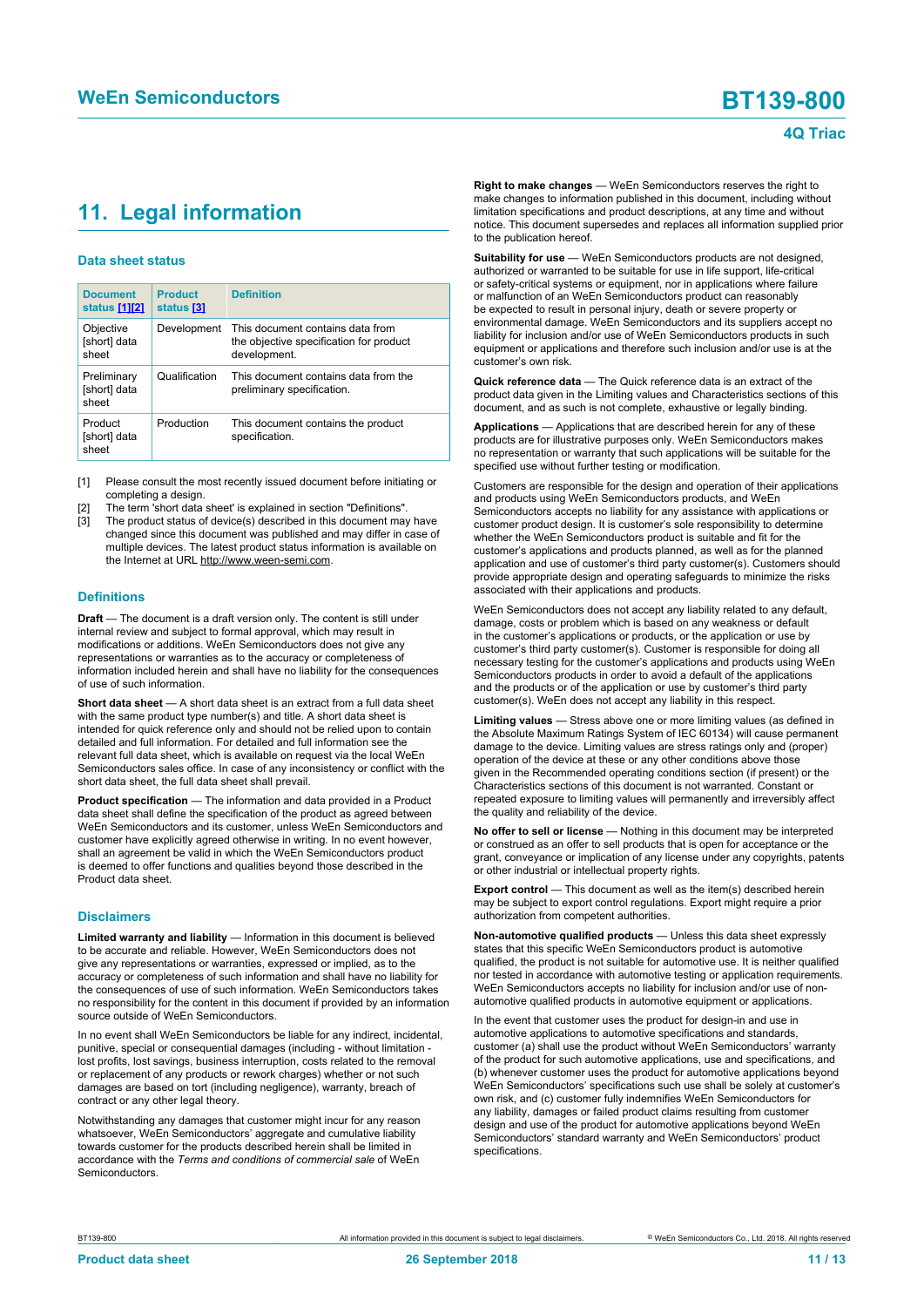**Translations** — A non-English (translated) version of a document is for reference only. The English version shall prevail in case of any discrepancy between the translated and English versions.

### **Trademarks**

Notice: All referenced brands, product names, service names and trademarks are the property of their respective owners.